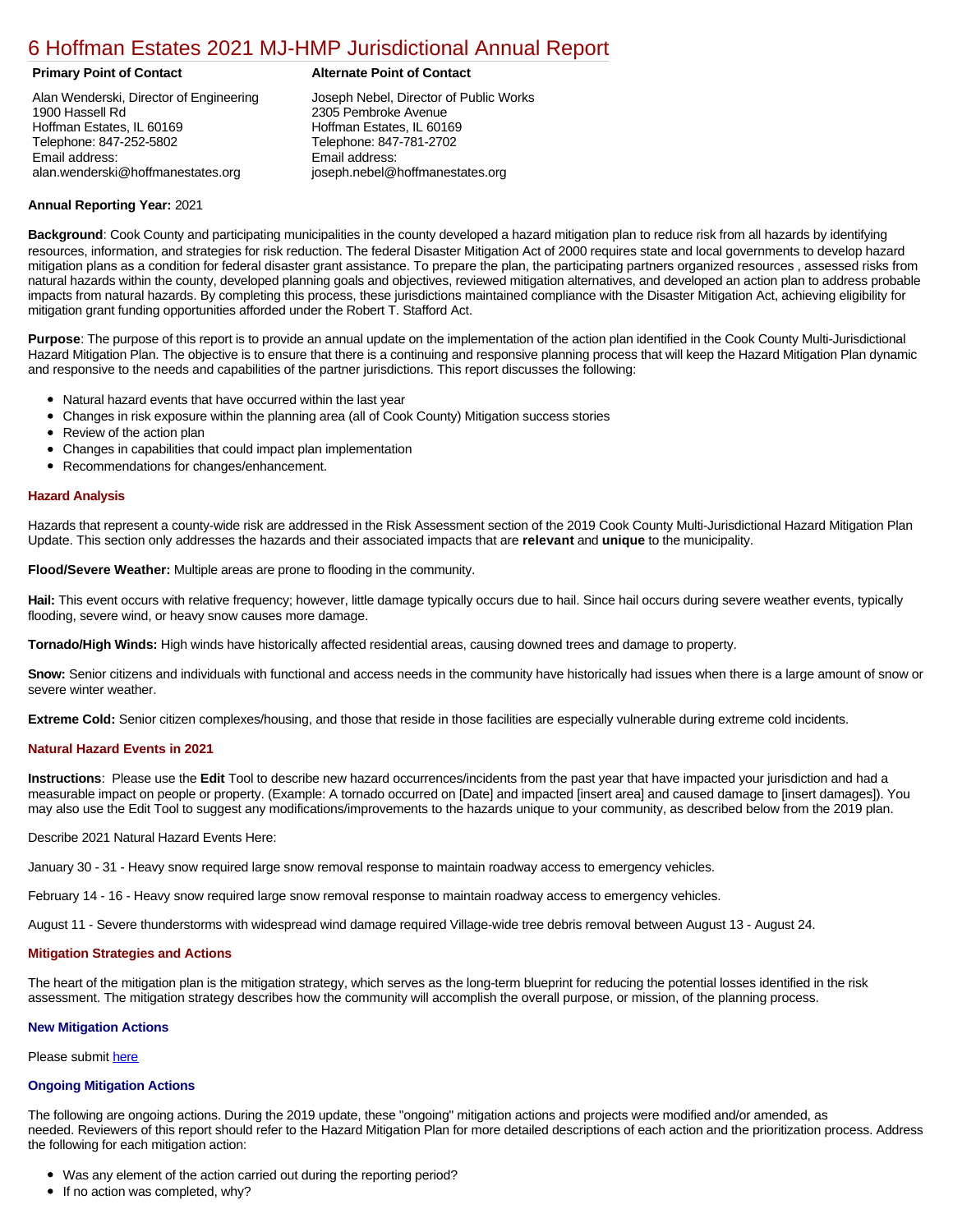- Is the timeline for implementation or the action still appropriate?
- If the action was completed, does it need to be changed or removed from the action plan?

| TABLE: HAZARD MITIGATION ACTION PLAN MATRIX                                                                                                                                                                              |                                                                      |             |                                                                                         |                                                                                             |                                                                                                         |                          |                              |                                                            |  |  |  |
|--------------------------------------------------------------------------------------------------------------------------------------------------------------------------------------------------------------------------|----------------------------------------------------------------------|-------------|-----------------------------------------------------------------------------------------|---------------------------------------------------------------------------------------------|---------------------------------------------------------------------------------------------------------|--------------------------|------------------------------|------------------------------------------------------------|--|--|--|
| <b>Completion status legend:</b><br>$O =$ Action Ongoing toward Completion<br>$N = New$<br>$R =$ Want Removed from Annex $X =$ No Action Taken<br>$C = Project Completed$                                                |                                                                      |             |                                                                                         |                                                                                             |                                                                                                         |                          |                              |                                                            |  |  |  |
| 2021 Status                                                                                                                                                                                                              | 2020 Status                                                          | 2019 Status | <b>Hazards</b><br><b>Mitigated</b>                                                      | <b>Objectives</b><br>Met                                                                    | <b>Lead Agencies</b>                                                                                    | <b>Estimated</b><br>Cost | Sources of<br><b>Funding</b> | <b>Timeline/Projected</b><br><b>Completion Date</b><br>(a) |  |  |  |
| Action H9.1—Raise public awareness regarding severe weather such as educational programs.                                                                                                                                |                                                                      |             |                                                                                         |                                                                                             |                                                                                                         |                          |                              |                                                            |  |  |  |
| <b>Status Description:</b>                                                                                                                                                                                               |                                                                      |             |                                                                                         |                                                                                             |                                                                                                         |                          |                              |                                                            |  |  |  |
| $\circ$                                                                                                                                                                                                                  | Ongoing                                                              | Ongoing     | All                                                                                     | 5, 6, 8                                                                                     | Emergency<br>Management<br>Agency (EMA)                                                                 | Medium                   | General<br>Revenue           | Ongoing                                                    |  |  |  |
|                                                                                                                                                                                                                          |                                                                      |             |                                                                                         | Action H9.2-All severe weather incidents will be managed using the Incident Command System. |                                                                                                         |                          |                              |                                                            |  |  |  |
| <b>Status Description:</b>                                                                                                                                                                                               |                                                                      |             |                                                                                         |                                                                                             |                                                                                                         |                          |                              |                                                            |  |  |  |
| $\circ$                                                                                                                                                                                                                  | Ongoing                                                              | Ongoing     | All                                                                                     | 1, 2, 5                                                                                     | EMA, Police                                                                                             | Medium                   | General<br>Revenue           | Ongoing                                                    |  |  |  |
| Action H9.3-The Emergency Management Agency Coordinator will help with the development of severe weather emergency plans.                                                                                                |                                                                      |             |                                                                                         |                                                                                             |                                                                                                         |                          |                              |                                                            |  |  |  |
| <b>Status Description:</b>                                                                                                                                                                                               |                                                                      |             |                                                                                         |                                                                                             |                                                                                                         |                          |                              |                                                            |  |  |  |
| $\circ$                                                                                                                                                                                                                  | Ongoing                                                              | Ongoing     | All                                                                                     | 1, 2, 5, 6, 8                                                                               | <b>EMA</b>                                                                                              | Low                      | General<br>Revenue           | Ongoing                                                    |  |  |  |
|                                                                                                                                                                                                                          |                                                                      |             |                                                                                         |                                                                                             | Action H9.4-Special populations and facilities will be warned of severe weather by reverse 911 and EAS. |                          |                              |                                                            |  |  |  |
| <b>Status Description:</b>                                                                                                                                                                                               |                                                                      |             |                                                                                         |                                                                                             |                                                                                                         |                          |                              |                                                            |  |  |  |
| O                                                                                                                                                                                                                        | Ongoing                                                              | Ongoing     | All                                                                                     | 1, 5                                                                                        | EMA, Police                                                                                             | Low                      | General<br>Revenue           | Ongoing                                                    |  |  |  |
|                                                                                                                                                                                                                          | Action H9.5-Utilize GIS to identify utilities and critical failures. |             |                                                                                         |                                                                                             |                                                                                                         |                          |                              |                                                            |  |  |  |
| <b>Status Description:</b>                                                                                                                                                                                               |                                                                      |             |                                                                                         |                                                                                             |                                                                                                         |                          |                              |                                                            |  |  |  |
| $\circ$                                                                                                                                                                                                                  | Ongoing                                                              | Ongoing     | All                                                                                     | 2, 3, 5, 6, 7, 9,<br>10, 12, 13                                                             | <b>Public Works</b>                                                                                     | Low                      | General<br>Revenue           | Ongoing                                                    |  |  |  |
|                                                                                                                                                                                                                          | Action H9.6-Adoption of International Building Code.                 |             |                                                                                         |                                                                                             |                                                                                                         |                          |                              |                                                            |  |  |  |
| <b>Status Description:</b>                                                                                                                                                                                               |                                                                      |             |                                                                                         |                                                                                             | Code                                                                                                    |                          |                              |                                                            |  |  |  |
| $\circ$                                                                                                                                                                                                                  | Ongoing                                                              | Ongoing     | All                                                                                     | 1, 2, 3, 10                                                                                 | Enforcement                                                                                             | Low                      | General<br>Revenue           | Completed                                                  |  |  |  |
|                                                                                                                                                                                                                          |                                                                      |             |                                                                                         |                                                                                             | Action H9.7—Maintain Energy Assurance Plan to reduce risks in long and short term energy shortage.      |                          |                              |                                                            |  |  |  |
| <b>Status Description:</b>                                                                                                                                                                                               |                                                                      |             |                                                                                         |                                                                                             |                                                                                                         |                          |                              |                                                            |  |  |  |
| $\mathsf{R}$                                                                                                                                                                                                             | Ongoing                                                              | Ongoing     | All<br>Action H9.8—Mitigate potential increases in run-off through development process. | 1, 8, 13                                                                                    | Planning                                                                                                | \$89,000; Low            | <b>DOE Grant</b>             | Ongoing                                                    |  |  |  |
| <b>Status Description:</b>                                                                                                                                                                                               |                                                                      |             |                                                                                         |                                                                                             |                                                                                                         |                          |                              |                                                            |  |  |  |
| O                                                                                                                                                                                                                        | Ongoing                                                              | Ongoing     | Flood, Severe<br>Weather                                                                | 1, 2, 3, 4, 9, 10                                                                           | <b>Public Works</b>                                                                                     | Low                      | General<br>Revenue           | Ongoing                                                    |  |  |  |
|                                                                                                                                                                                                                          |                                                                      |             |                                                                                         |                                                                                             |                                                                                                         |                          |                              |                                                            |  |  |  |
| Action H9.9-Maintain a storm water management fee to finance the reduction of impacts of potential flooding.<br><b>Status Description:</b>                                                                               |                                                                      |             |                                                                                         |                                                                                             |                                                                                                         |                          |                              |                                                            |  |  |  |
| $\mathsf O$                                                                                                                                                                                                              | Ongoing                                                              | Ongoing     | Flood, Severe<br>Weather                                                                | 1, 2, 3, 8, 9, 11                                                                           | <b>Public Works</b>                                                                                     | Low                      | General<br>Revenue           | Ongoing                                                    |  |  |  |
| Action H9.10—Where appropriate, support retrofitting, purchase, or relocation of structures in hazard-prone areas to prevent future structure damage. Give<br>priority to properties with exposure to repetitive losses. |                                                                      |             |                                                                                         |                                                                                             |                                                                                                         |                          |                              |                                                            |  |  |  |
| <b>Status Description:</b>                                                                                                                                                                                               |                                                                      |             |                                                                                         |                                                                                             |                                                                                                         |                          |                              |                                                            |  |  |  |
|                                                                                                                                                                                                                          | Removed                                                              | Removed     | All                                                                                     | 7, 13                                                                                       | Village of<br>Hoffman<br>Estates                                                                        | High                     | Removed                      | Long-term<br>(depending on<br>funding)                     |  |  |  |
|                                                                                                                                                                                                                          |                                                                      |             | Action H9.11-Continue to support the County wide actions identified in this plan.       |                                                                                             |                                                                                                         |                          |                              |                                                            |  |  |  |